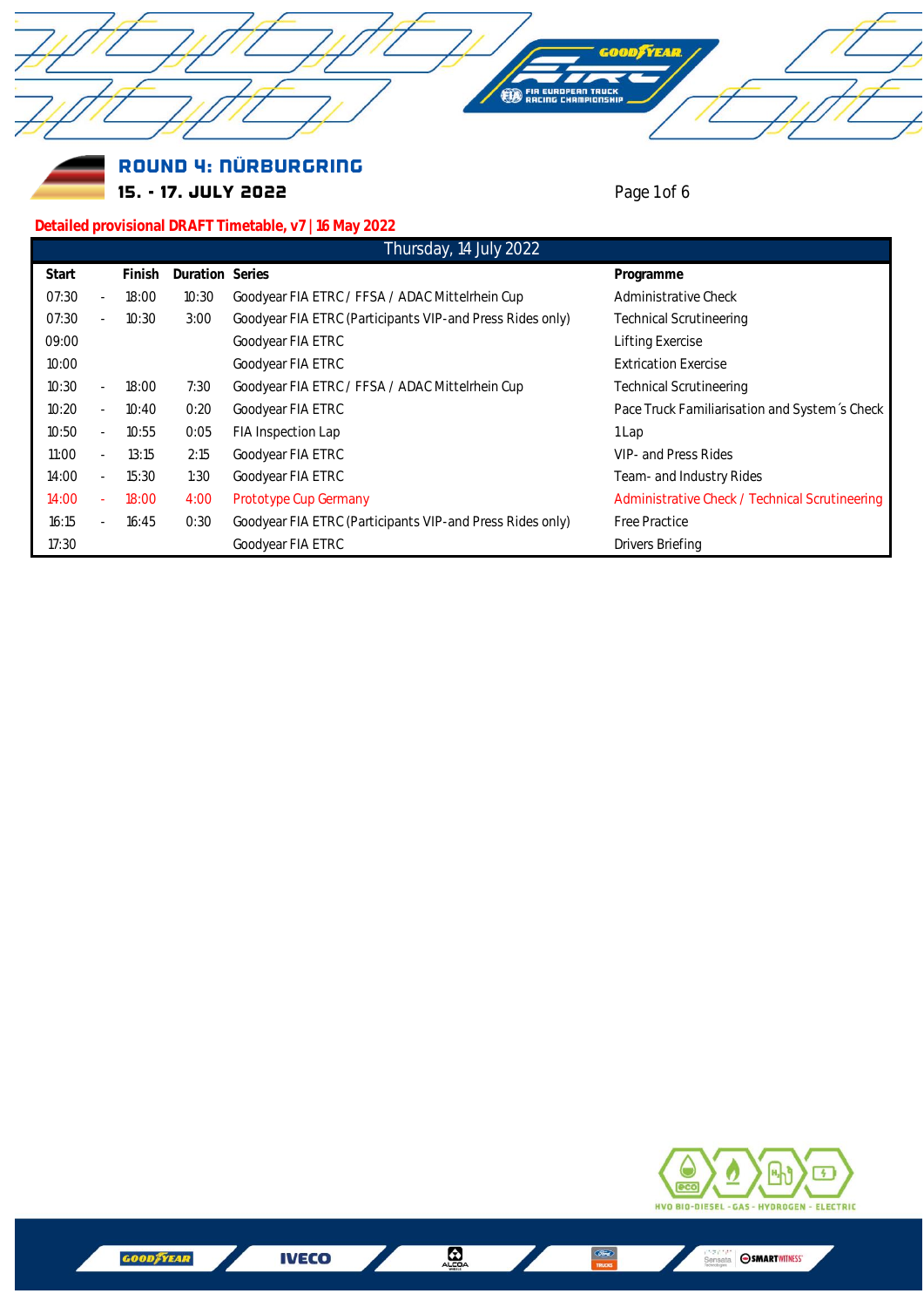Round 4: NÜRBURGRING 15. - 17. JULY 2022 **Page 2 of 6 Detailed provisional DRAFT Timetable, v7 | 16 May 2022 Start Finish Duration Series Programme** 07:30 - 09:00 1:30 Prototype Cup Germany **Administrative Check / Technical Scrutineering** 07:30 - 09:00 1:30 Goodyear FIA ETRC / FFSA / ADAC Mittelrhein Cup Administrative Check / Technical Scrutineering 08:00 - 08:15 0:15 Goodyear FIA ETRC **Pace Truck Familiarisation and System** 's Check 08:20 - 08:25 0:05 FIA Inspection Lap 1 1 Lap 08:30 - 09:00 0:30 FFSA / ADAC Mittelrhein Cup **Fractice 1** Free Practice 1 09:15 - 09:45 0:30 Goodyear FIA ETRC Free Practice 1 10:00 - 10:40 0:40 Prototype Cup Germany Free Practice 1 10:50 - 11:20 0:30 FFSA / ADAC Mittelrhein Cup Free Practice 2 11:35 - 12:05 0:30 Goodyear FIA ETRC Free Practice 2 12:20 - 12:40 0:20 FFSA / ADAC Mittelrhein Cup **Canadian Cup** Qualifying 1 12:45 - 12:55 0:10 FFSA / ADAC Mittelrhein Cup Super Pole 1 13:15 - 13:35 0:20 Goodyear FIA ETRC **Canadian Constructs** 20ualifying 1 13:40 - 13:50 0:10 Goodyear FIA ETRC **Super Pole 1** Super Pole 1 14:05 - 14:45 0:40 Prototype Cup Germany **Free Practice 2** 15:00 **FFSA / ADAC Mittelrhein Cup Pit Exit Open** 15:10 **FFSA / ADAC Mittelrhein Cup Pit Exit Close - 10min Board** 15:15 **FFSA / ADAC Mittelrhein Cup 5min Board** 5min Board 15:17 **FFSA / ADAC Mittelrhein Cup 3min Board** 3min Board 15:19 **FFSA / ADAC Mittelrhein Cup 1min Board** 1min Board 15:19:30 FFSA / ADAC Mittelrhein Cup 30sec Board 15:20 **FFSA / ADAC Mittelrhein Cup** Green Flag / Start Formation Lap 15:25 - 15:55 0:30 FFSA / ADAC Mittelrhein Cup Race 1 (12 Laps = 43,55 km) *16:10 - 16:20 0:10 Podium FFSA / ADAC Mittelrhein Cup Race 1 Fan Village 16:20 - 16:35 0:15 Post Race Interview FFSA / ADAC Mittelrhein Cup Race 1 Fan Village* Class A (Road Trucks) 1) Practice (one run) 2) Competition 16:30 - 19:30 3:00 Knorr Bremse Go & Stop Class B (Race Trucks) 1) Practice (one run) 2) Competition Friday, 15 July 2022



Sensata **SMARTWITNESS'** 

**IVECO** 

 $\Omega$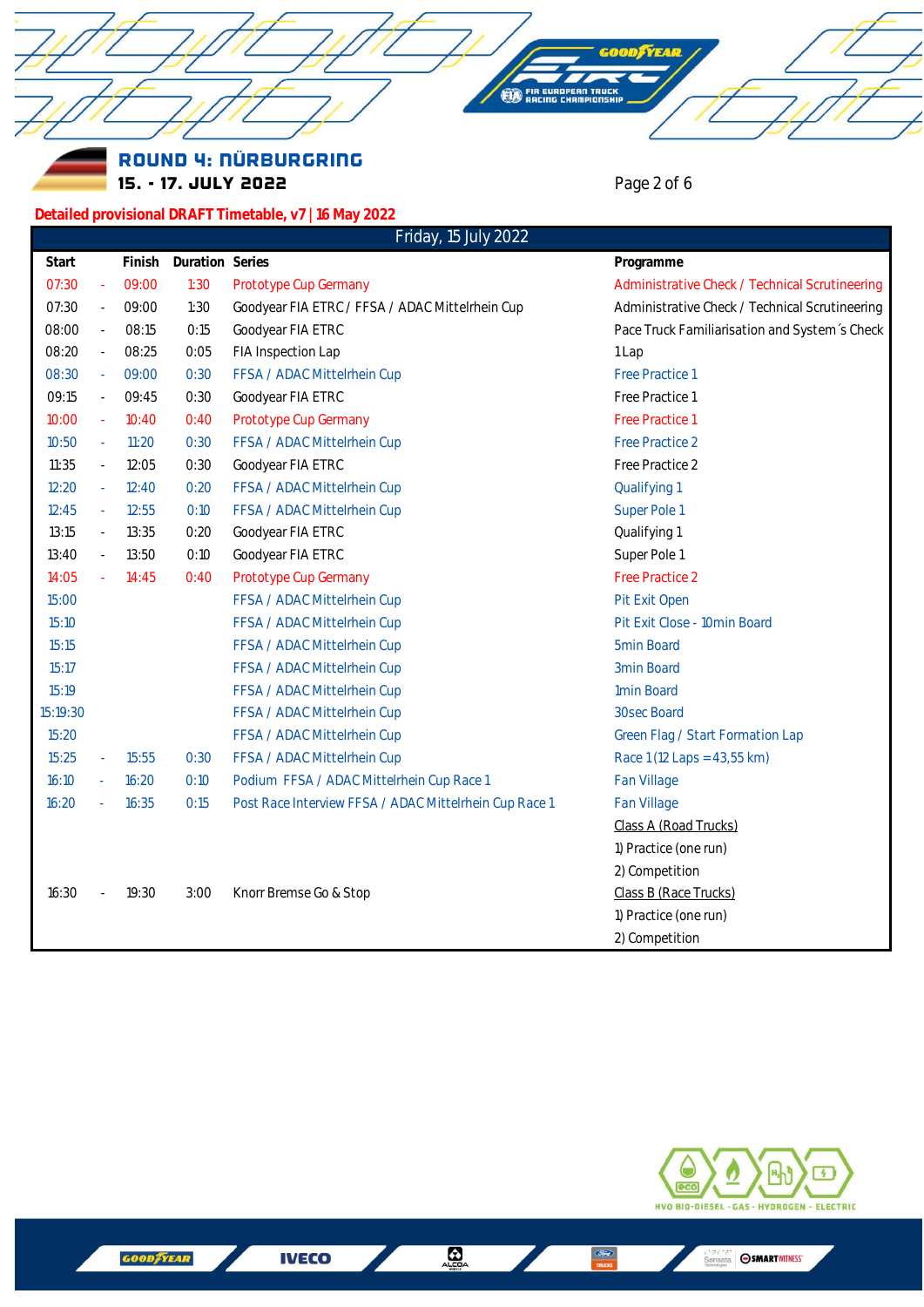ROUND 4: NÜRBURGRING Page 3 of 6 15. - 17. JULY 2022 Detailed provisional DRAFT Timetable, v7 | 16 May 2022 Saturday, 16 July 2022 Duration Series Start Finish Programme 08:00  $08:15$  $0:15$ Goodyear FIA ETRC Pace Truck Familiarisation and System's Check 08:25  $0:05$ 08:20 FIA Inspection 1 Lap 08:30 08:40  $0:10$ Safetycar / FCY Exercise 08:45  $09.00$  $0:15$ FFSA / ADAC Mittelrhein Cup Warm Up 09:15 09:30  $0:15$ Goodyear FIA ETRC Warm Up  $0:20$ Warm Up 09:45  $10:05$ Prototype Cup Germany  $10:20$ FFSA / ADAC Mittelrhein Cup Pit Exit Open Pit Exit Close - 10min Board  $10:30$ FFSA / ADAC Mittelrhein Cup  $10:35$ FFSA / ADAC Mittelrhein Cup 5min Board FFSA / ADAC Mittelrhein Cup 3min Board  $10:37$ 1min Board 10:39 FFSA / ADAC Mittelrhein Cup 10:39:30 FFSA / ADAC Mittelrhein Cup 30sec Board  $10:40$ FFSA / ADAC Mittelrhein Cup Green Flag / Start Formation Lap  $0:30$ Race 2 (12 Laps = 43,55 km)  $10:45$  $11:15$ FFSA / ADAC Mittelrhein Cup  $11:30$  $11:40$  $0:10$ Podium FFSA / ADAC Mittelrhein Cup Race 2 Fan Village  $11:55$  $0:15$ Post Race Interview FFSA / ADAC Mittelrhein Cup Race 2 Fan Village  $11:40$ Goodyear FIA ETRC Pit Exit Open  $11:30$  $11:40$ Goodyear FIA ETRC Pit Exit Close - 10min Board  $11:45$ Goodyear FIA ETRC 5min Board  $11:47$ Goodyear FIA ETRC 3min Board 1min Board  $11:49$ Goodyear FIA ETRC 11:49:30 30sec Board Goodyear FIA ETRC 11:50 Goodyear FIA ETRC Green Flag / Start Formation Lap  $11:55$  $12:25$  $0:30$ Goodyear FIA ETRC Championship Race 1 (12 Laps = 43,55 km)  $12:40$  $12:50$  $0:10$ Podium Goodyear FIA ETRC Race 1 Fan Village 13:05  $0:15$ Post Race Interview Goodyear FIA ETRC Race 1 Fan Village 12:50 13:00  $0:15$ Prototype Cup Germany Qualifying 1  $12:45$  $13:15$  $14:15$  $1:00$ Hella Truck Corso Corso + Bus journey L. 14:00  $14:15$  $0:15$ Autograph Session - Goodyear FIA ETRC Fan Village  $14:30$ 14:50  $0:20$ FFSA / ADAC Mittelrhein Cup Qualifying 2 14:55 15:05  $0:10$ FFSA / ADAC Mittelrhein Cup Super Pole 2



**IVECO** 

 $\bigoplus_{\alpha \in \mathbb{R}^n}$ 

Sensata **SMARTWITNESS'**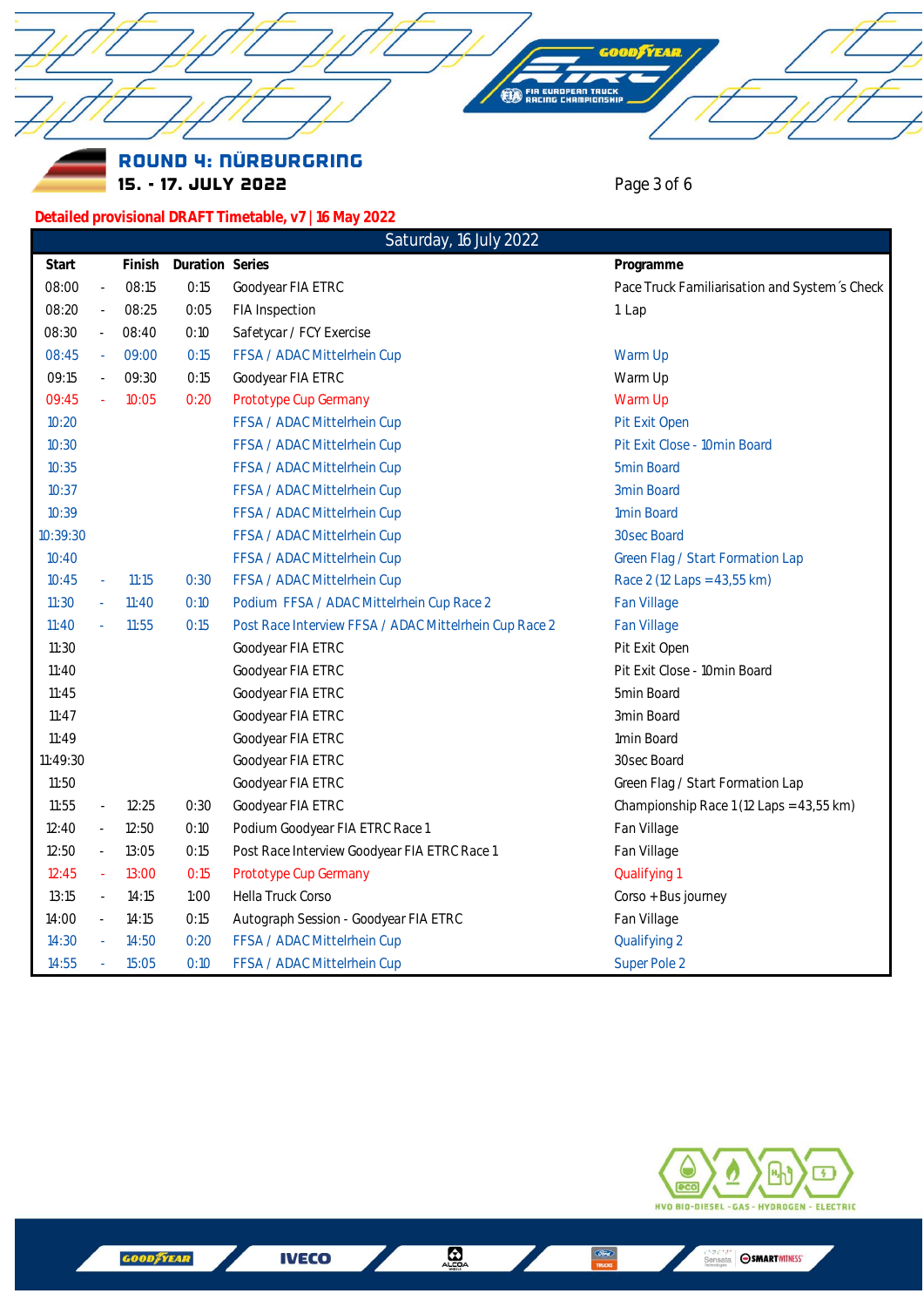Round 4: NÜRBURGRING 15. - 17. JULY 2022 **Page 4 of 6** 

**Detailed provisional DRAFT Timetable, v7 | 16 May 2022**

**YEAR** 

| Saturday, 16 July 2022 |                          |       |                        |                                                        |                                          |
|------------------------|--------------------------|-------|------------------------|--------------------------------------------------------|------------------------------------------|
| Start                  |                          |       | Finish Duration Series |                                                        | Programme                                |
| 15:20                  |                          |       |                        | Prototype Cup Germany                                  | Pit Exit Open                            |
| 15:30                  |                          |       |                        | Prototype Cup Germany                                  | Pit Exit Close - 10min Board             |
| 15:35                  |                          |       |                        | Prototype Cup Germany                                  | 5min Board                               |
| 15:37                  |                          |       |                        | Prototype Cup Germany                                  | 3min Board                               |
| 15:39                  |                          |       |                        | Prototype Cup Germany                                  | 1min Board                               |
| 15:39:30               |                          |       |                        | Prototype Cup Germany                                  | 30sec Board                              |
| 15:40                  |                          |       |                        | Prototype Cup Germany                                  | Green Flag / Start Formation Lap         |
| 15:45                  | $\omega$                 | 16:45 | 1:00                   | Prototype Cup Germany                                  | Race 1 (60 min)                          |
| 17:00                  | $\omega$                 | 17:10 | O:10                   | Podium Prototype Cup Germany                           | Fan Village                              |
| 17:10                  |                          | 17:25 | 0:15                   | Post Race Interview Prototype Cup Germany              | Fan Village                              |
| 17:00                  |                          |       |                        | FFSA / ADAC Mittelrhein Cup                            | Pit Exit Open                            |
| 17:10                  |                          |       |                        | FFSA / ADAC Mittelrhein Cup                            | Pit Exit Closed - 10min Board            |
| 17:15                  |                          |       |                        | FFSA / ADAC Mittelrhein Cup                            | 5min Board                               |
| 17:17                  |                          |       |                        | FFSA / ADAC Mittelrhein Cup                            | 3min Board                               |
| 17:19                  |                          |       |                        | FFSA / ADAC Mittelrhein Cup                            | 1min Board                               |
| 17:19:30               |                          |       |                        | FFSA / ADAC Mittelrhein Cup                            | 30sec Board                              |
| 17:20                  |                          |       |                        | FFSA / ADAC Mittelrhein Cup                            | Green Flag / Start Formation Lap         |
| 17:25                  | $\omega$                 | 17:55 | 0:30                   | FFSA / ADAC Mittelrhein Cup                            | Race 3 (12 Laps = 43,55 km)              |
| 18:10                  |                          | 18:20 | 0:10                   | Podium FFSA / ADAC Mittelrhein Cup Race 3              | Fan Village                              |
| 18:20                  | $\overline{\phantom{a}}$ | 18:35 | 0:15                   | Post Race Interview FFSA / ADAC Mittelrhein Cup Race 3 | Fan Village                              |
| 18:05                  |                          |       |                        | Goodyear FIA ETRC                                      | Pit Exit Open                            |
| 18:15                  |                          |       |                        | Goodyear FIA ETRC                                      | Pit Exit Closed - 10min Board            |
| 18:20                  |                          |       |                        | Goodyear FIA ETRC                                      | 5min Board                               |
| 18:22                  |                          |       |                        | Goodyear FIA ETRC                                      | 3min Board                               |
| 18:24                  |                          |       |                        | Goodyear FIA ETRC                                      | 1min Board                               |
| 18:24:30               |                          |       |                        | Goodyear FIA ETRC                                      | 30sec Board                              |
| 18:25                  |                          |       |                        | Goodyear FIA ETRC                                      | Green Flag / Start Formation Lap         |
| 18:30                  | $\overline{\phantom{a}}$ | 19:00 | 0:30                   | Goodyear FIA ETRC                                      | Championship Race 2 (12 Laps = 43,55 km) |
| 19:15                  | $\overline{\phantom{a}}$ | 19:25 | 0:10                   | Podium Goodyear FIA ETRC Race 2                        | Fan Village                              |
| 19:25                  |                          | 19:40 | 0:15                   | Post Race Interview Goodyear FIA ETRC Race 2           | Fan Village                              |



Sensata **SSMARTWITNESS'** 

**IVECO** 

 $\frac{G \overline{line}}{name}$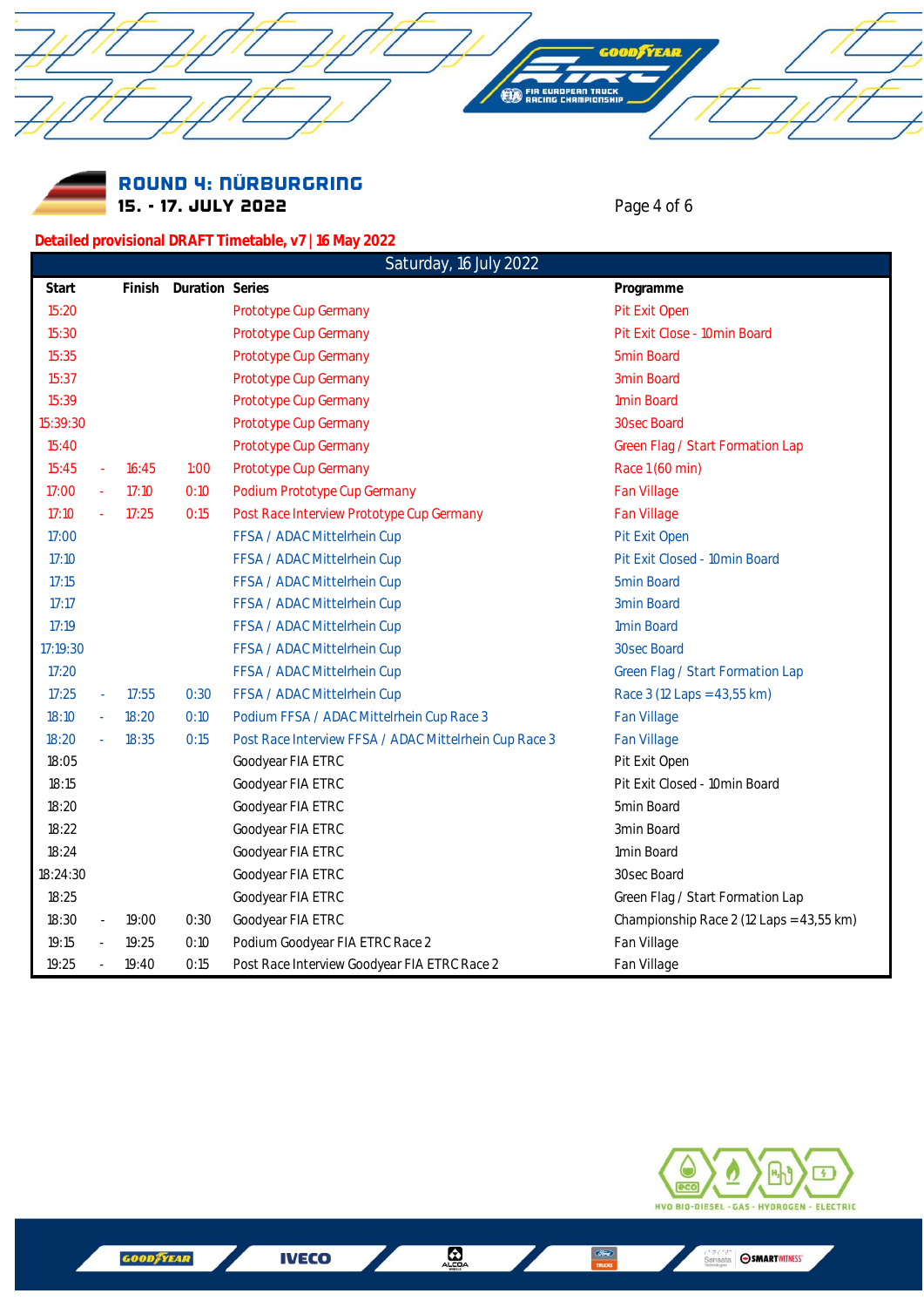Round 4: NÜRBURGRING 15. - 17. JULY 2022 **Page 5 of 6** 

**Detailed provisional DRAFT Timetable, v7 | 16 May 2022**

**TYEAR** 

IN TRUC

|          |                          |        |                 | Sunday, 17 July 2022                                   |                                               |
|----------|--------------------------|--------|-----------------|--------------------------------------------------------|-----------------------------------------------|
| Start    |                          | Finish | Duration Series |                                                        | Programme                                     |
| 07:30    | $\overline{\phantom{a}}$ | 07:45  | 0:15            | Goodyear FIA ETRC                                      | Pace Truck Familiarisation and System's Check |
| 07:50    | ÷,                       | 07:55  | 0:05            | FIA Inspection Lap                                     | 1 Lap                                         |
| 08:00    | $\overline{\phantom{a}}$ | 08:15  | 0:15            | Goodyear FIA ETRC                                      | Warm Up                                       |
| 08:30    | ä,                       | 08:45  | 0:15            | FFSA / ADAC Mittelrhein Cup                            | Warm Up                                       |
| 09:00    | ÷.                       | 09:20  | 0:20            | Goodyear FIA ETRC                                      | Qualifying 2                                  |
| 09:25    | $\bar{a}$                | 09:35  | 0:10            | Goodyear FIA ETRC                                      | Super Pole 2                                  |
| 09:55    | ä,                       | 10:10  | 0:15            | Prototype Cup Germany                                  | Qualifying 2                                  |
| 10:25    |                          |        |                 | FFSA / ADAC Mittelrhein Cup                            | Pit Exit Open                                 |
| 10:35    |                          |        |                 | FFSA / ADAC Mittelrhein Cup                            | Pit Exit Closed - 10min Board                 |
| 10:40    |                          |        |                 | FFSA / ADAC Mittelrhein Cup                            | 5min Board                                    |
| 10:42    |                          |        |                 | FFSA / ADAC Mittelrhein Cup                            | 3min Board                                    |
| 10:44    |                          |        |                 | FFSA / ADAC Mittelrhein Cup                            | 1min Board                                    |
| 10:44:30 |                          |        |                 | FFSA / ADAC Mittelrhein Cup                            | 30sec Board                                   |
| 10:45    |                          |        |                 | FFSA / ADAC Mittelrhein Cup                            | Green Flag / Start Formation Lap              |
| 10:50    | ä,                       | 11:20  | 0:30            | FFSA / ADAC Mittelrhein Cup                            | Race 4 (12 Laps = 43,55 km)                   |
| 11:35    | $\omega$                 | 11:45  | 0:10            | Podium FFSA / ADAC Mittelrhein Cup Race 4              | Fan Village                                   |
| 11:45    | $\omega$                 | 12:00  | 0:15            | Post Race Interview FFSA / ADAC Mittelrhein Cup Race 4 | Fan Village                                   |
| 11:35    | $\overline{\phantom{a}}$ | 12:35  | 1:00            | Ford Truck Corso                                       | Corso + Bus Journey                           |
| 12:00    | $\overline{\phantom{a}}$ | 12:15  | 0:15            | Autograph Session - Goodyear FIA ETRC                  | Fan Village                                   |
| 12:50    |                          |        |                 | Goodyear FIA ETRC                                      | Pit Exit Open                                 |
| 13:00    |                          |        |                 | Goodyear FIA ETRC                                      | Pit Exit Closed                               |
| 13:05    | $\overline{\phantom{a}}$ | 13:25  | 0:20            | Goodyear FIA ETRC                                      | Grid Walk                                     |
| 13:25    |                          |        |                 | Goodyear FIA ETRC                                      | 10min Board                                   |
| 13:30    |                          |        |                 | Goodyear FIA ETRC                                      | 5min Board                                    |
| 13:32    |                          |        |                 | Goodyear FIA ETRC                                      | 3min Board                                    |
| 13:34    |                          |        |                 | Goodyear FIA ETRC                                      | 1min Board                                    |
| 13:34:30 |                          |        |                 | Goodyear FIA ETRC                                      | 30sec Board                                   |
| 13:35    |                          |        |                 | Goodyear FIA ETRC                                      | Green Flag / Start Formation Lap              |
| 13:40    | $\overline{\phantom{a}}$ | 14:10  | 0:30            | Goodyear FIA ETRC                                      | Championship Race 3 (12 Laps = 43,55 km)      |
| 14:25    | $\overline{\phantom{a}}$ | 14:35  | 0:10            | Podium Goodyear FIA ETRC Race 3                        | Fan Village                                   |
| 14:35    | $\overline{\phantom{a}}$ | 14:50  | 0:15            | Post Race Interview Goodyear FIA ETRC Race 3           | Fan Village                                   |



Sensata **SSMARTWITNESS'** 

**IVECO** 

 $rac{C}{TRC}$